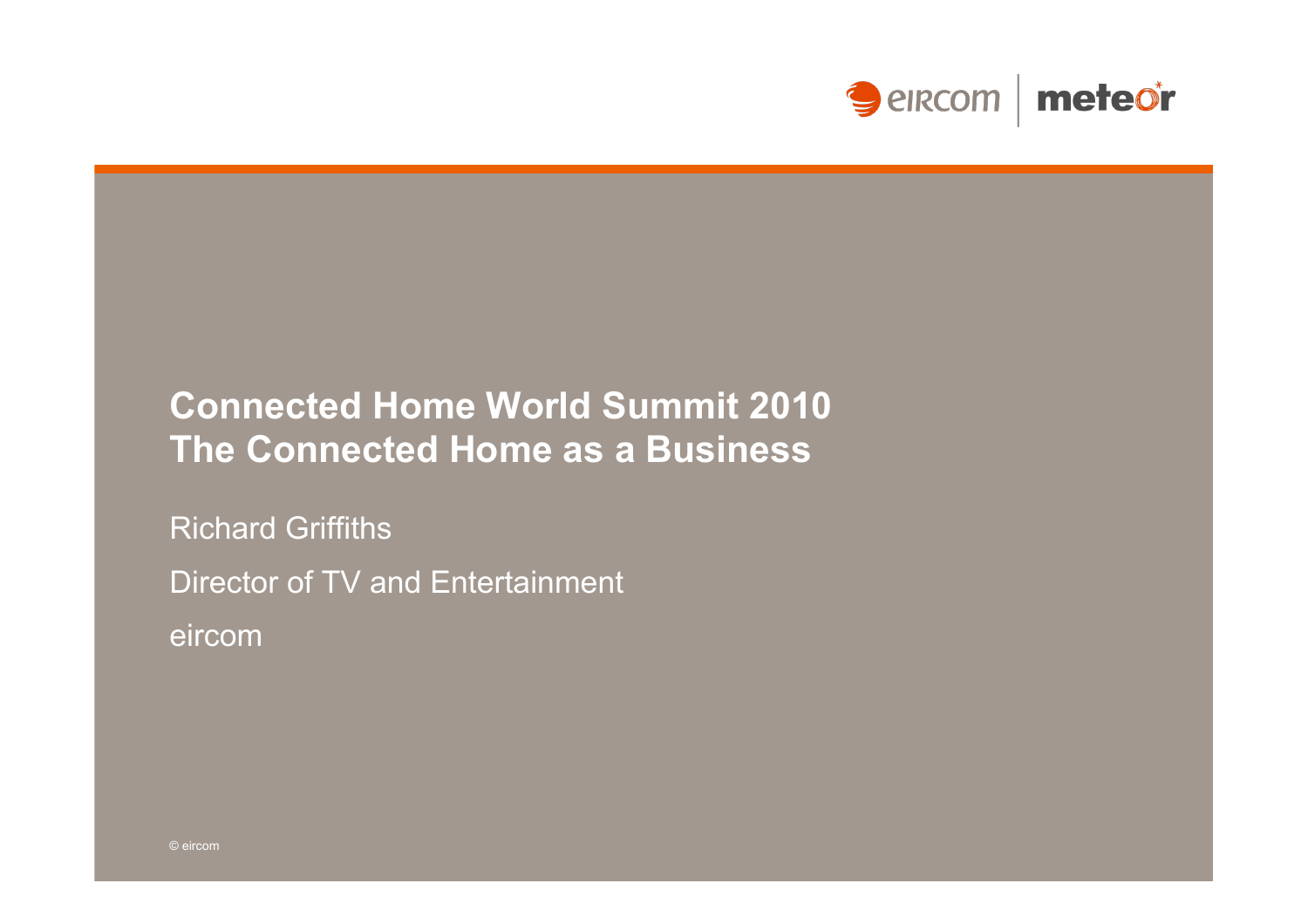## **Agenda**



- A brief history of the Connected Home
- The telco advantage vs cable and satellite
- The customer proposition
- The connected home USP
- Monetising the connected home
- The business case for the connected home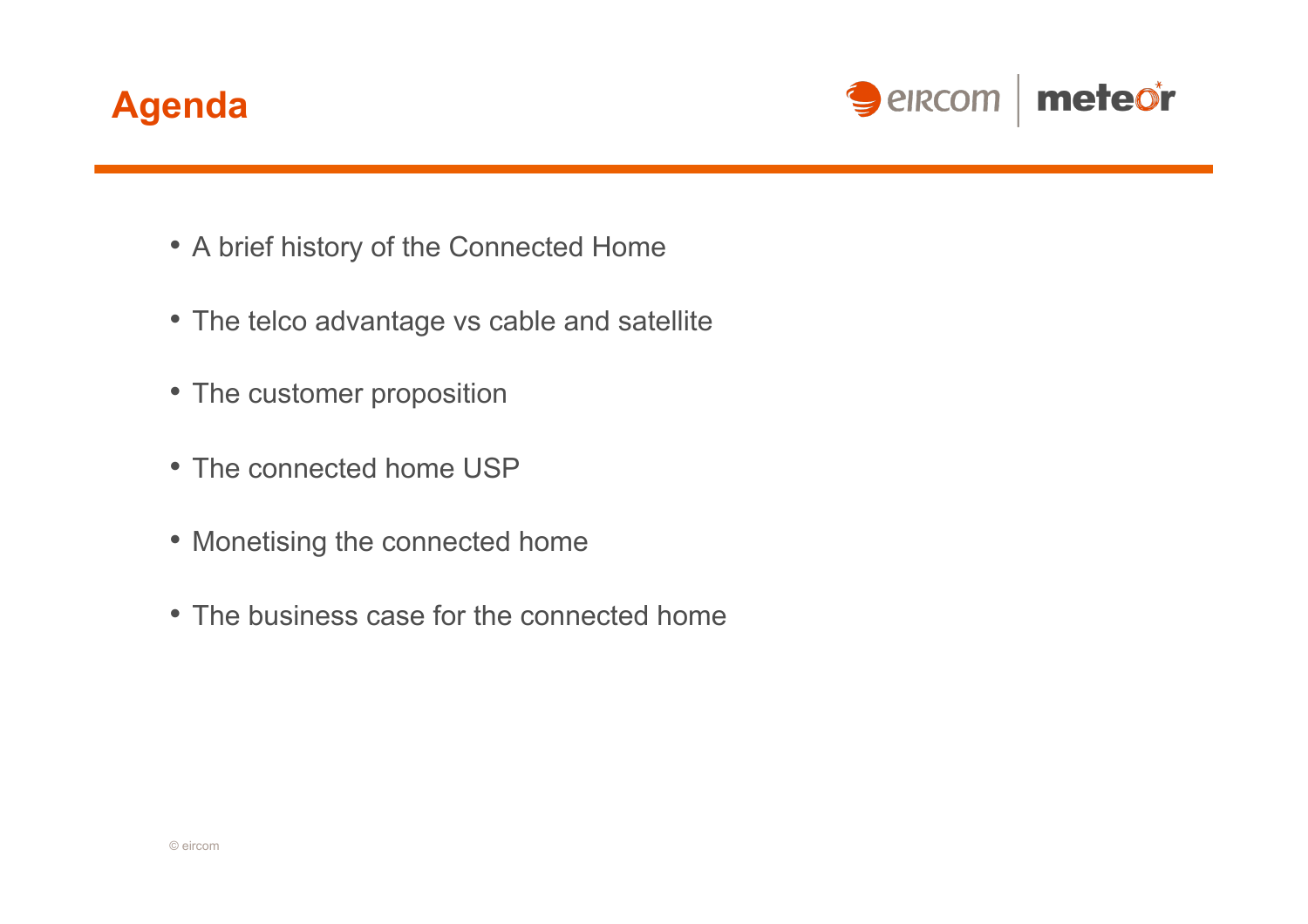# **A brief history of The Connected Home**



**1970s:** A terrifying concept

**1980s:** Fridges that order food for you

**1990s:** First practical applications

**2000s:** The home as a black box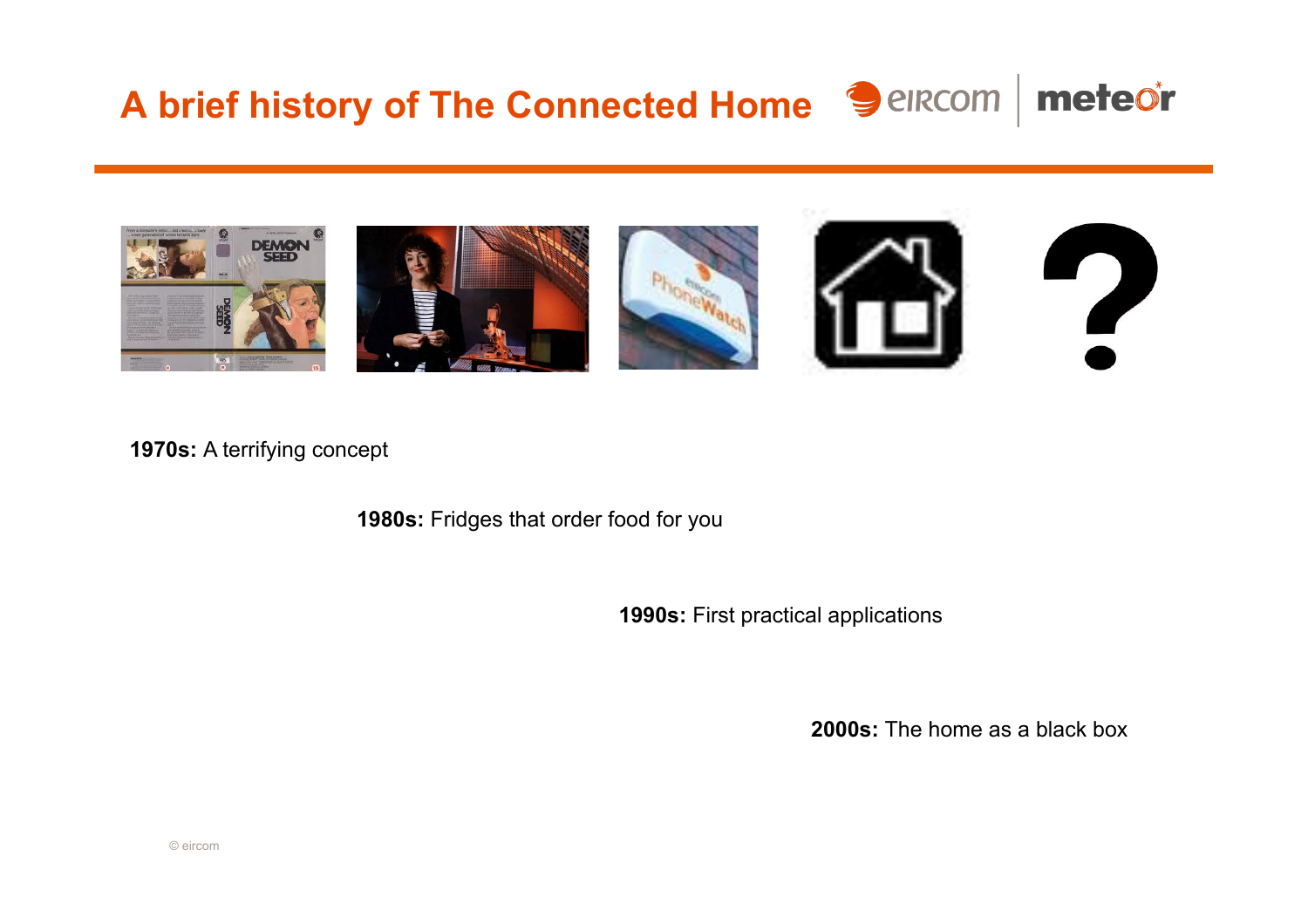### **The telco advantage**



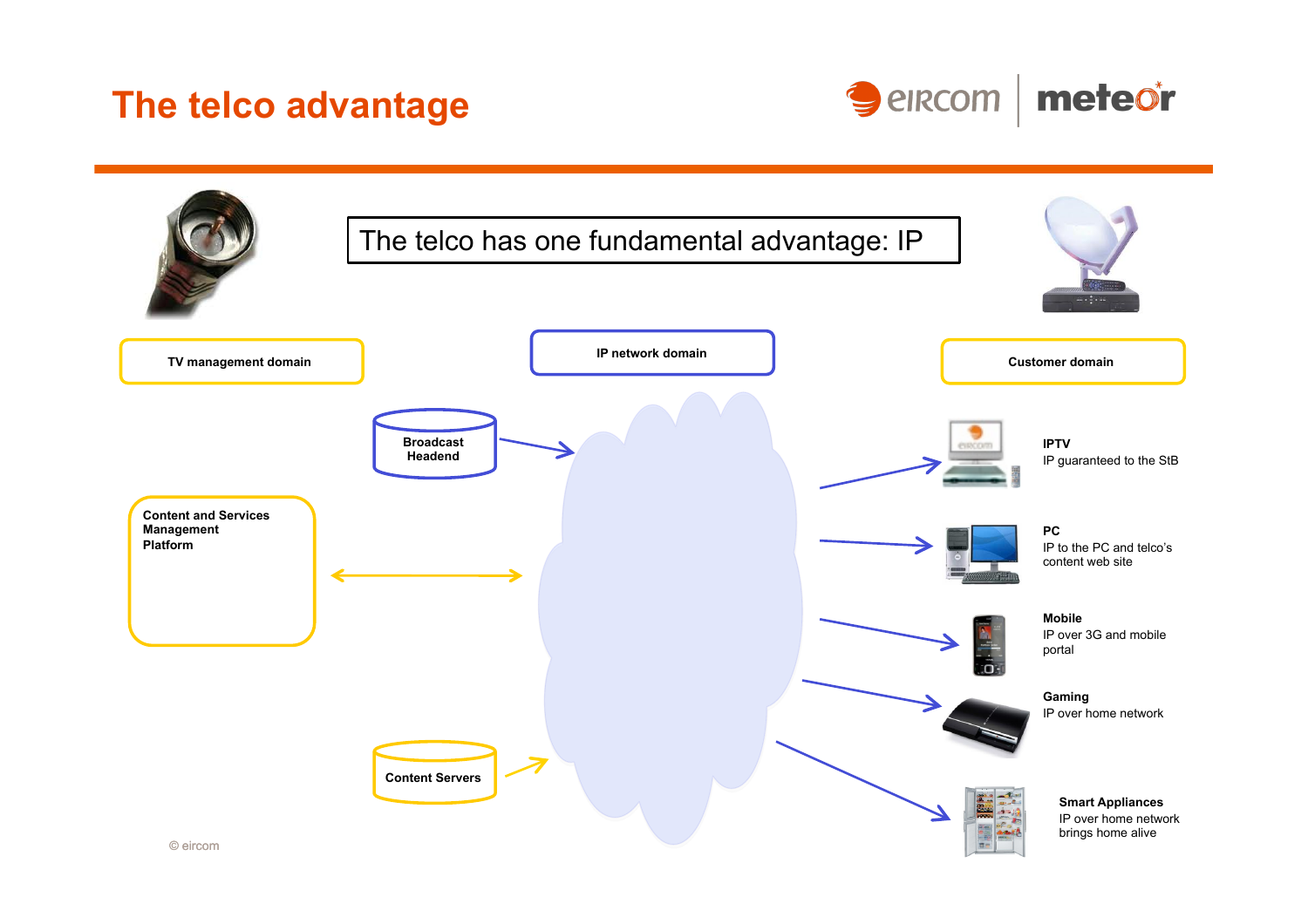## **The customer proposition challenge: The managed Home Network**





"No single device or manufacturer will dominate the connected home" Connected Home: Beyond the PC (Informa 2010)

#### **The Key Challenge**

Traditionally, the service provider's responsibility has ended at the home gateway…

… we need to take responsibility for the whole Home Network

#### **New capability**

Service providers need to determine which Home Networking technology will create the most reliable and manageable network in their customer's homes: PLC, MoCA, wifi etc.

© eircom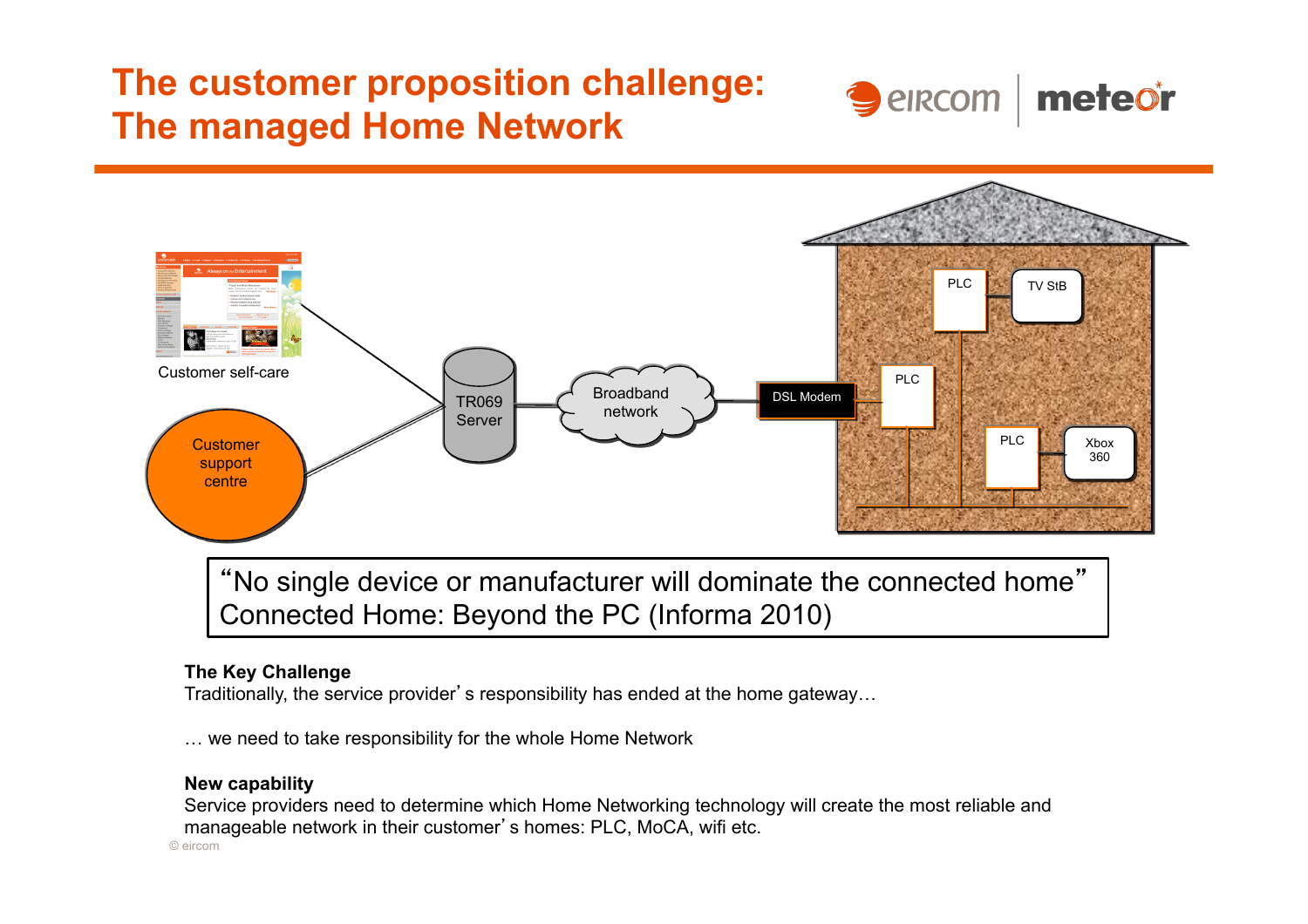## **The connected home USP: A security case study**





#### **Key value drivers in the Connected Home**

Home alarm system can connect using multiple IP home networking technologies

Gateway can connect to IP network using fixed line and mobile IP networks for backup

Monitoring back end can notify mobile phones by text message

Mobile phone and web portals can offer remote window into the home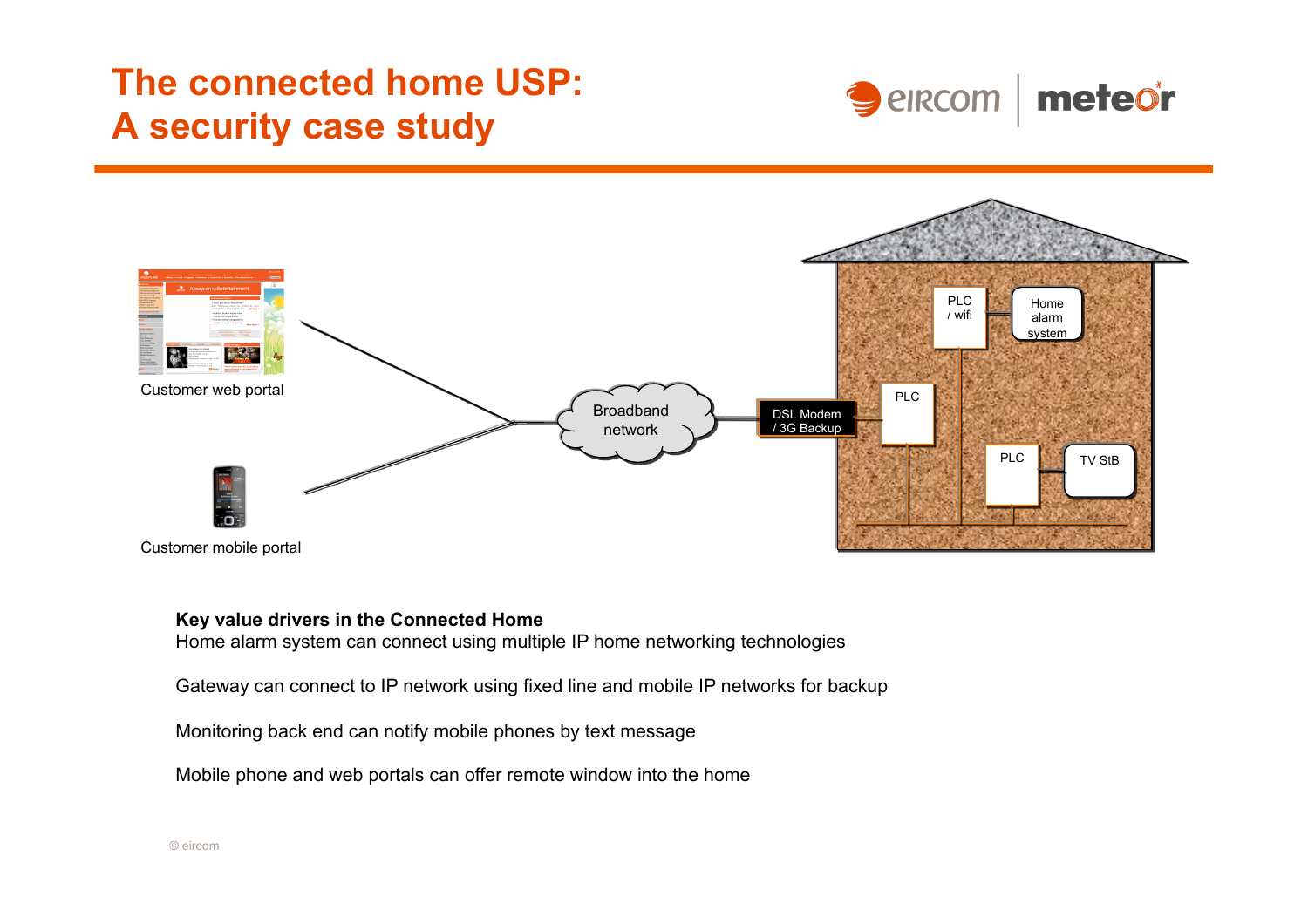## **Monetising the Connected Home**



### **Content**

- Three-screen content strategies
- VoD store browsing on mobile and web
- PVR remote management on mobile and web
- Bring the web to the TV where appropriate
- Tactical bundling of OTT services like Boxee or Apple TV

### **Packages/Services**

- Opportunity to bundle more services into subscription packages
- Opportunity to make fixed line broadband more relevant and sticky
- Create broadband products optimised for gaming or video

### **Ancillary Revenue**

- Three-screen advertising
- Can be targeted to individual devices based on usage of other devices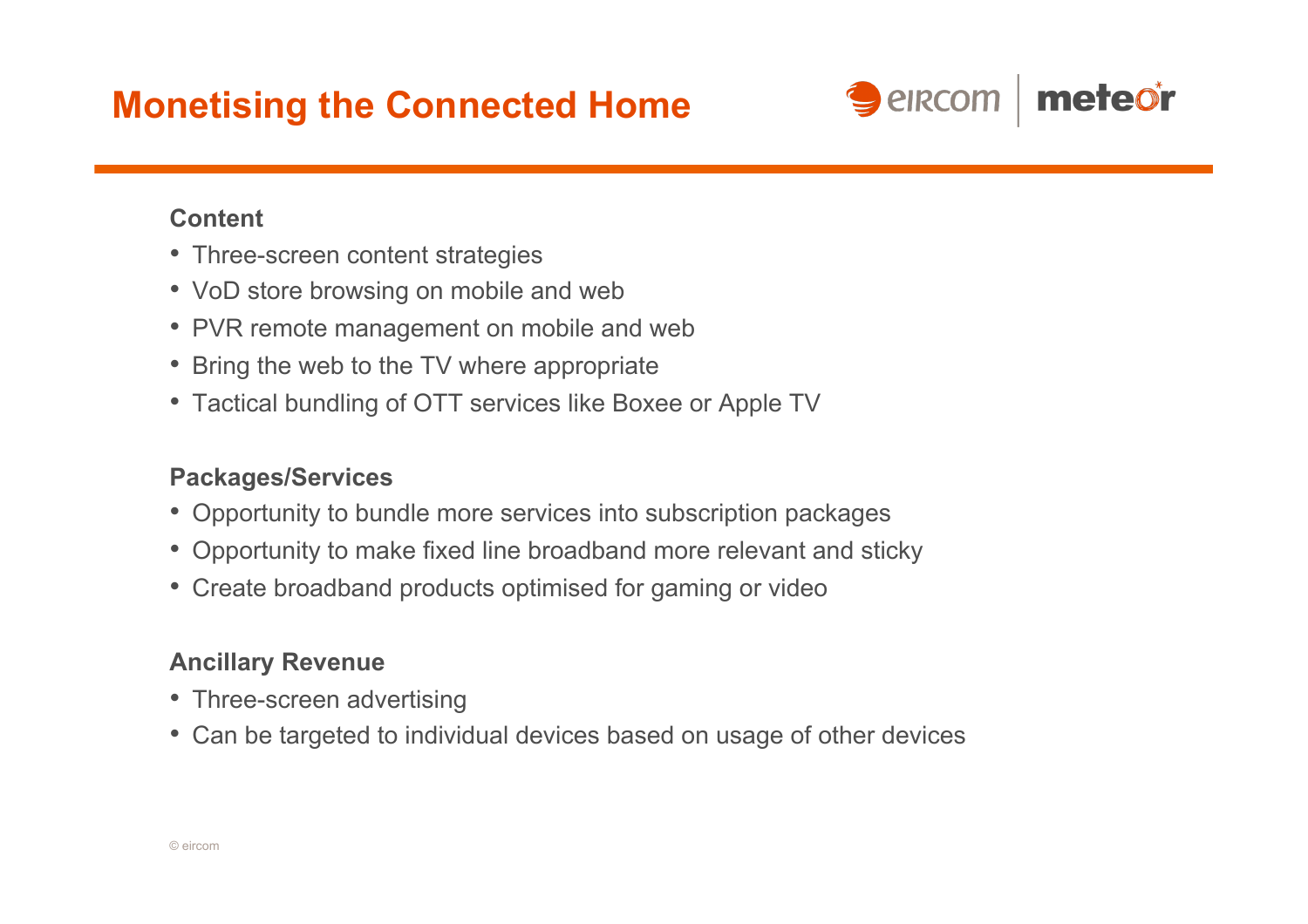## **Justifying the business case**



### **Legacy service providers**

- Service upgrade business cases are challenging because they are based on the incremental increase in revenue
- Inevitably you have to factor in retention benefit as competitors begin to offer more services and poach your customers
- Customers don't place monetisable value on some services or expect them to be free
- May be easier to hide cost in valuable monthly bundle subscription

### **Green field sites**

- More straightforward business case for new services
- Can still build in retention benefit for other services
- Major challenge then becomes customer acquisition
- Management platforms are mature and fit for purpose
- StBs are IP friendly and fit-for-purpose